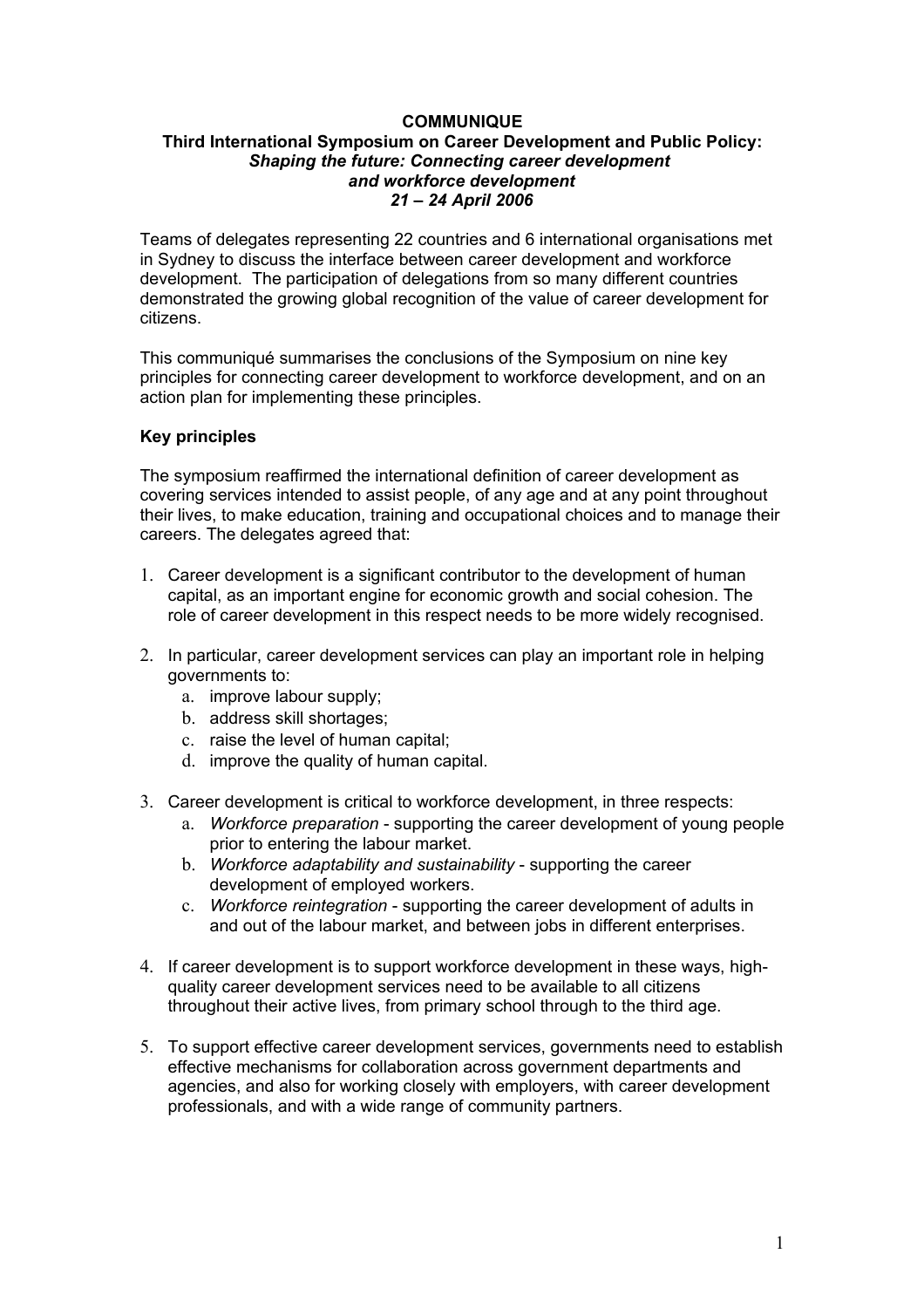- 6. In many developed countries, a major current deficiency is adequate career development support for existing workers. There is an important role for public policy in:
	- a. Encouraging and supporting employers in providing career development services for their employees.
	- b. Assuring access to career development services in the wider community.
- 7. Particular attention needs to be paid to the role of career development services in achieving government policy objectives relating to demographic challenges such as migration and ageing workforces.
- 8. Career development needs to be linked closely to improved methods for recognising skills and competencies derived from informal and non-formal as well as formal learning.
- 9. The design of career development programmes, and of training of career development practitioners, needs to be based on a close understanding of the economic and cultural diversity across countries and across communities.

# **Action plan**

Each country team agreed a national action plan to implement these principles, and shared its plans with the other participants. The importance of continued opportunities for countries to learn from each other was affirmed. Particular emphasis was placed on the mutual benefits of enhanced communication between countries at different stages of economic development.

More specifically, the symposium agreed:

- 1. To encourage the establishment or further development of national centres and other appropriate mechanisms for career leadership in public policy.
- 2. To support the role of the International Centre for Career Development and Public Policy (ICCDPP) in providing an international communication network for such national centres and more generally in strengthening the relationship between career development and public policy.
- 3. To urge the ICCDPP to pay particular attention to:
	- a. Fostering ways of developing a stronger evidence base on career development services, including data on their impact.
	- b. Sharing international experience on the relative efficacy and relevance of different structures for strategic leadership within countries.
	- c. Stimulating comparative study across countries of training programmes for career development practitioners.
	- d. Exploring the implications of cultural diversity for career development and public policy.
	- e. Supporting the development of national leaders at the interface between career development and public policy.
- 4. To use the next global International Symposium on Career Development and Public Policy, to be held in Scotland in October 2007, to benchmark progress on this action plan.